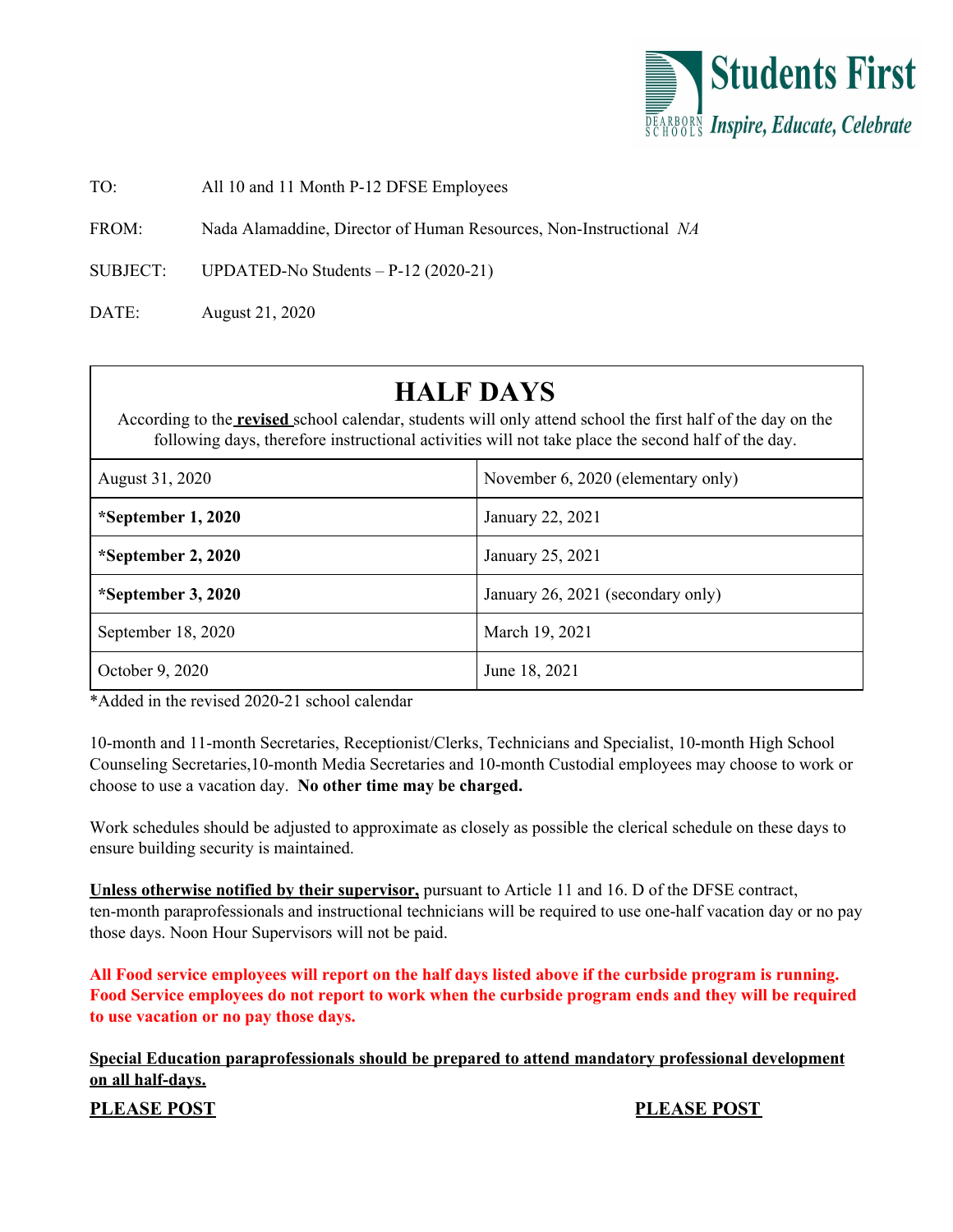# **NO SCHOOL DAYS**

According to the school calendar, students will not attend school on the following full days therefore instructional activities will not take place.

### **November 3, 2020**

10-month and 11-month Secretaries, Receptionist/Clerks, Technicians and Specialist, 10-month High School Counseling Secretaries, 10-month Media Secretaries and 10-month Custodial employees may choose to work or choose to use a vacation day. No other time can be charged. Work schedules should be adjusted to approximate as closely as possible the custodial schedule on these days to ensure building security is maintained.

**Unless otherwise notified by their supervisor,** pursuant to Article 11 and 16. D of the DFSE contract, ten-month paraprofessionals, 10-month media secretaries, food service employees and instructional technicians will be required to use vacation or no pay those days. Noon Hour Supervisors will not be paid.

**Special Education paraprofessionals should be prepared to have mandatory professional development on the full day of November 3, 2020.**

| September 4, 2020 | March 30, 2021 |
|-------------------|----------------|
| November 25, 2020 | March 31, 2021 |
| December 21, 2020 | April 1, 2021  |
| December 22, 2020 | April 5, 2021  |
| December 23, 2020 | May 12, 2021   |
| February 12, 2021 | May 13, 2021   |
| February 15, 2021 | May 14, 2021   |
| March 29, 2021    |                |

On the no school days listed above not including November 3, 2020**:**

All ten-month and eleven-month employees will not report to work and will be required to use a vacation or no pay day.

### **PLEASE POST PLEASE POST**